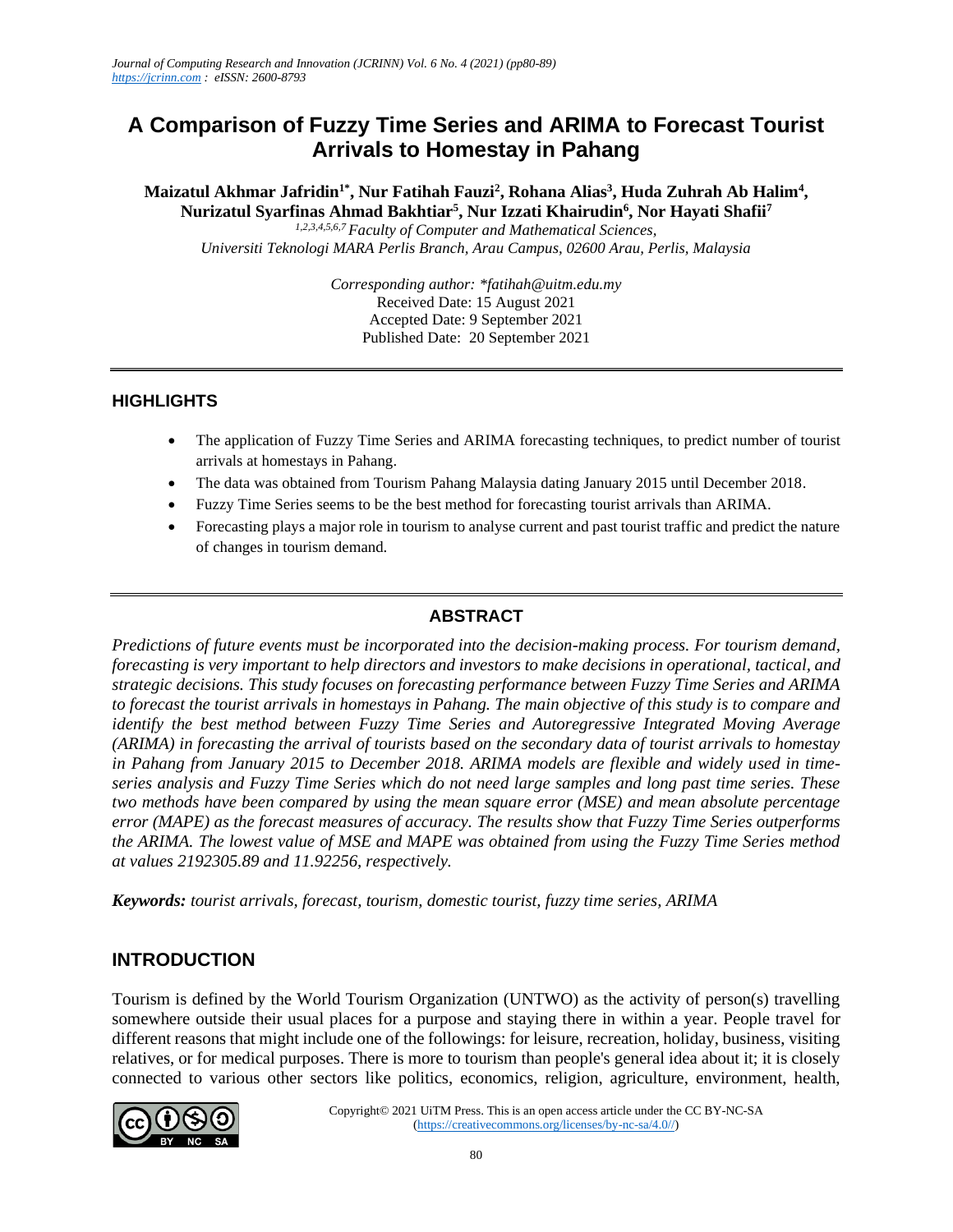finance, transportation, society, immigration, and education. In fact, the tourism industry has been acknowledged to be one of the world's major significant service industries (Bhuiyan et al., 2013). This industry plays the key role in economic growth as an important foreign exchange mediator, and it will continue to be so to many countries across the globe (Salman & Hasim, 2012).

Homestays are one of the important accommodation services, apart from hotels and resorts, in the tourism industry where the tourists can experience the country's rich culture. Since homestays has potential in attracting both domestic and international tourists, the Ministry of Tourism Malaysia has considered the Homestay Program a top priority. Homestays can greatly help in the promotion of local attractions to international tourists because it focusses on the lifestyle and experience of the culture and economic activities. Besides that, there is also the opportunity of cross-cultural exchange between hosts and guests and the potential impact of cultural differences on selection of destination attributes (Fathilah et al., 2011).

There are several methods, which have been applied to compare the accuracy of many univariate and multivariate models in forecasting the international city tourist arrival in Paris from its most important foreign source markets, namely Germany, Italy, Japan, the United Kingdom, and the United States (Gunter & Onder, 2014). These varying methods are EC-ADLM, classical and Bayesian VAR, TVP, ARMA, ETS, and I model. The RMSFE and the MAE were used to assess the accuracy of the methods used in their study, and they found that the univariate models of ARMA(1,1) and ETS are the most accurate in predicting the foreign source markets from US and UK.

Claveria & Torra (2013) identified the best method for forecasting Catalonia's tourist arrivals by comparing artificial neural network (ANN) and two-time series models, ARIMA and self-exciting threshold autoregression (SETAR) models. They used the statistical data from 2001 to 2009 of tourist arrivals and the overnight stay from all different countries to Catalonia. The value of the root mean squared forecast error (RMSFE) was compared during the process of analysing the best method, and it was found that compared to ANN and SETAR, the ARIMA model is the most accurate method to forecast the tourist arrivals. This is because the model showed a significant lower forecasting error in most of the countries, but SETAR and ANN showed significant lower forecasting error for six and two countries.

The monthly data from the years 2003 to 2013 were used in a study to forecast the tourism arrivals in Singapore (Kumar & Sharma, 2016) and the application of SARIMA, ARIMA, and Holt winters models were conducted in forecasting the tourist inflow. For SARIMA, the initial stages of the time series showed a non-stationary with seasonality that later became trend, seasonal and irregular components. Finally, with Mean Absolute Percentage Error (MAPE) of 3.21, it was concluded that SARIMA is the most accurate model compared to ARIMA and Holt Winter. Thus, the estimated highest seasonal factor value is for July and the smallest seasonal factor value is January. It was also found that the tourist arrival in Singapore has an increasing trend.

The forecasting of the tourism demand modelling in Malaysia was researched by Loganathan et al. (2010), with the purpose of forecasting the one-period-ahead of international arrivals in the country using the quarterly data from 1995 to 2008 to forecast the year 2009. The applications of the ARIMA models were used to generate the forecast of international tourist arrivals. Next, a formal stationary test was conducted that showed that the series is stationary. After that, the autoregressive and moving average was identified. The study also forecasts future tourist arrivals using the ARMA model, which is a combination of the AR and MA. Finally, the research has concluded that the ARIMA model  $(1,0,1)$  cannot be used to predict the tourism demand because the tourism demand is not affected by seasonality.

Other than that, Muainuddin & Hasan (2018) conducted a research that aims to forecast the number of domestic tourist's homestay use in Pahang, using data sets from January 2009 to December 2016 of the

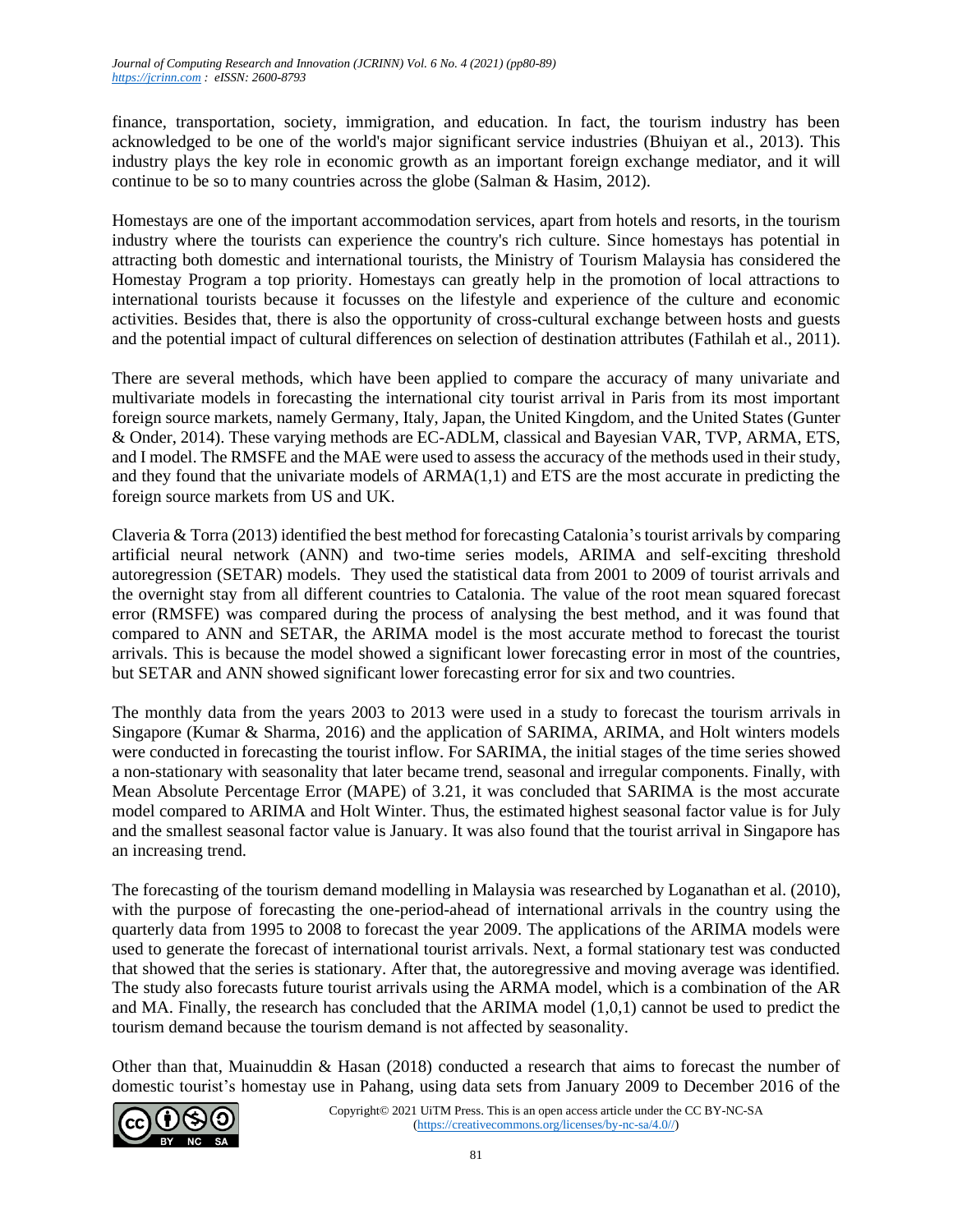number of domestic tourists at homestays in Pahang. The single exponential technique, Box-Jenkins (ARIMA), and the Holt's method were used to forecast Pahang's tourist arrivals. The research has concluded that the single exponential and Holt's methods were more suitable compared to Box-Jenkins model, while the best method based on the MAPE values is single exponential method. For future studies, the researchers have recommended that more forecasting methods be used.

A study on the forecasting of the total number of tourist flow to Xi'an Musuem was conducted by Li et al. (2016). They used the monthly tourist arrival from 2011 to 2014 as the study's secondary data. The researchers compared the existing Fuzzy Time Series model, traditional Grey Model, and time series models (ARMA(2,1)) with the proposed method, Hybrid Fuzzy Time Series model based on entropy and Markov chain optimization method for the study. They concluded that the entropy-based method is the most suitable method to forecast the tourist arrival to Xi'an Musuem.

Based on the previous research on forecasting tourism demand based on Improved Fuzzy Time Series Model by Chou et al. (2010), the proposed model is verified by using tourist datasets and comparing forecasting accuracy. The results showed that the Improved Fuzzy Time Series Model approach outperforms with lower mean absolute percentage error.

In addition, Lee et al. (2012) made study about the performance of forecasting between SARIMA, Holt Winters and Fuzzy Time Series. The methods have been compared by using data of tourist arrivals to Bali and Soekarno-Hatta gate in Indonesia. The result showed Fuzzy Time Series give more accurate forecasts compare to other methods. The Fuzzy Time Series outperformed all other methods, where FTS is the best according to RMSE.

Lastly, Sarahintu & Tarmudi (2015) had studied the application of Fuzzy Time Series method to predict the tourist arrivals to Sabah. Steps of this method were defining fuzzy sets based on the universe discourse, fuzzification, establishing fuzzy logical relationship groups, defuzzification and computing the forecasted results. Based on average forecasting errors, the forecasting accuracy was determined. As a result, Fuzzy Time Series is a suitable method to forecast the number of tourist arrivals.

In this study, tourist arrivals at homestays in Pahang are considered. Ultimately, the comparison of the forecasting methods that is Fuzzy Time Series and ARIMA presented here may allow people to make more accurate forecasts of tourism and help develop planning for various tourism activities.

# **METHODOLOGY**

This study compares Fuzzy Time Series and ARIMA in forecasting. The number of domestic tourists who used homestays in Pahang Malaysia presents the data for this study. The following describes the selected forecasting methods.

# **Fuzzy Time Series**

In previous research, the forecasting of real-world situation has been done by using the Fuzzy Time Series. The fuzzy time series concept is a popular choice for research and application of social science (Chou, 2018). The data used for Fuzzy Time Series was divided into two variables which are Date and Tarrivals (Table 1).

**Table 1:** Name and the description of variables

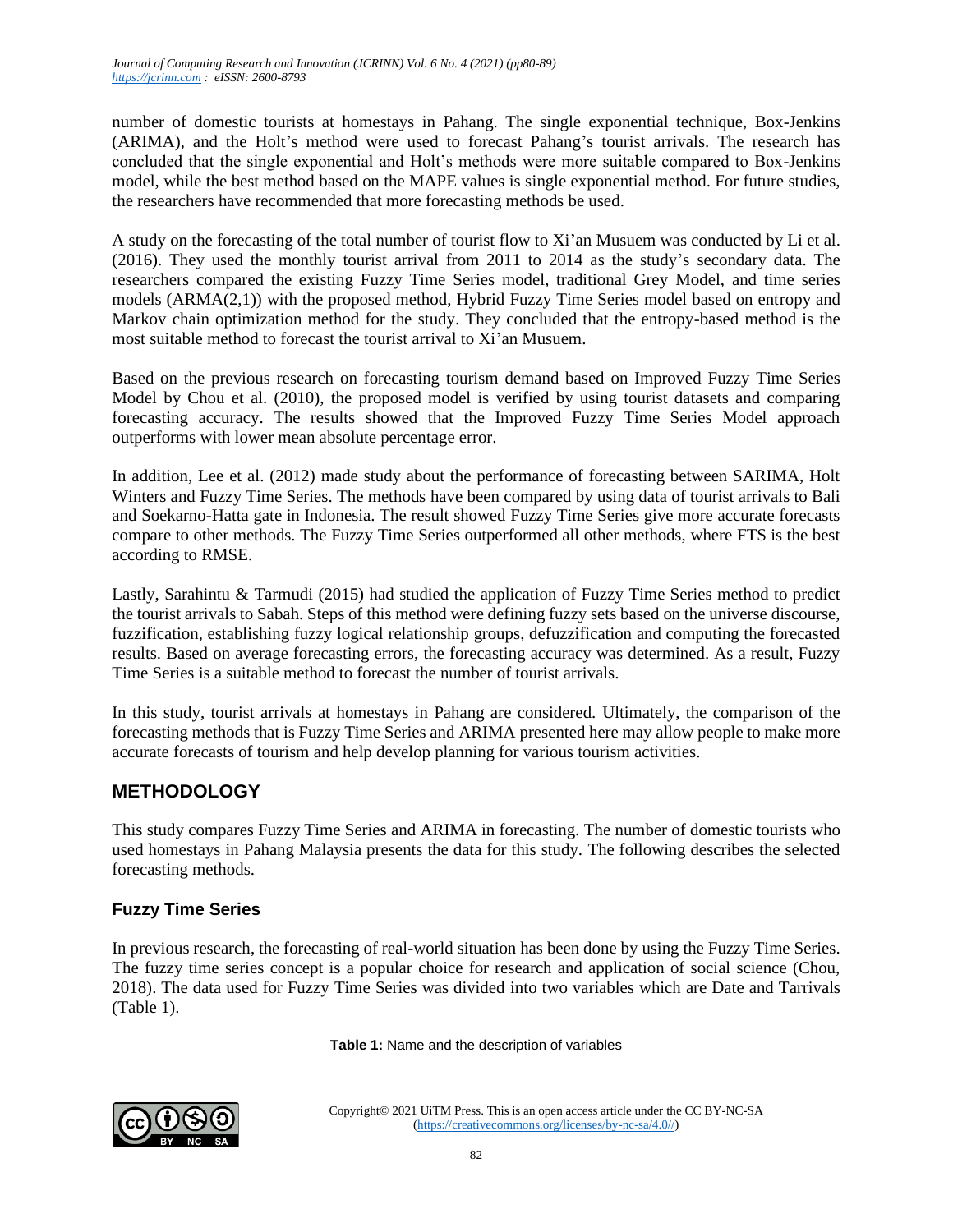| Number of<br>variables | Name of<br>variable | <b>Description</b>                                    |  |
|------------------------|---------------------|-------------------------------------------------------|--|
|                        | Date                | January $2015$ – December 2018                        |  |
|                        | <b>Tarrivals</b>    | The number of domestic tourist arrival at homestay in |  |
|                        |                     | Pahang, Malaysia                                      |  |

*Step 1:* Using Microsoft Excel, the monthly data was converted into a percentage change. This percentage change is computed using Equation 1:

$$
y_n = \frac{(y_n - y_{n-1})}{y_{n+1}} \times 100
$$
 (1)

where,  $y_n$  is the actual value of domestic tourist arrivals at time t, and  $y_{n-1}$  is the observed value of domestic tourist arrivals at  $t-1$ .

*Step 2:* The maximum and minimum value need to be identified from the percentage of changes. Then, define the Universe of discourse, U by using Equation 2:

$$
U = [D_{\min} - D_1, D_{\max} + D_2]
$$
 (2)

where  $D_1$  and  $D_2$  are the positive number that needs to be assigned in U.

*Step 3:* Construct the fuzzy set  $U_i$  within the same length of the intervals where i is equal to 1 until 7. The  $U_i$  will be constructed into equal length of intervals where i equal to 1 to 7. Next, fuzzification of interval and the frequency distribution will be calculated as follows:

Length of interval = 
$$
\frac{(D_{\text{max}} - D_2) - (D_{\text{min}} - D_1)}{7}
$$
 (3)

Next, each interval was added by the length of interval or also known as fuzzification of interval and the frequency was generated by using Microsoft Excel.

*Step 4:* Based on step 2, the interval of  $v_1, v_2, v_3, \ldots, v_n$  was generated. The interval was done in form of trapezoidal number which can be represented as follows:

$$
A_1 = [b_0, b_1, b_2, b_3],
$$
  
\n
$$
A_2 = [b_1, b_2, b_3, b_4],
$$
  
\n
$$
A_3 = [b_2, b_3, b_4, b_5],
$$
  
\n
$$
\vdots
$$
  
\n
$$
A_n = [b_{n-1}, b_n, b_{n+1}, b_{n+2}]
$$
\n(4)

where  $b_n$  is the membership values.

*Step 5:* All the data need to be listed in terms of percentage and each data is classified according to the generated interval from step 4. Next, based on the data classification, the fuzzy logical relationship needs to be generated to which the fuzzy logical relation is symbolized as:

$$
A_i \to A_j \tag{5}
$$

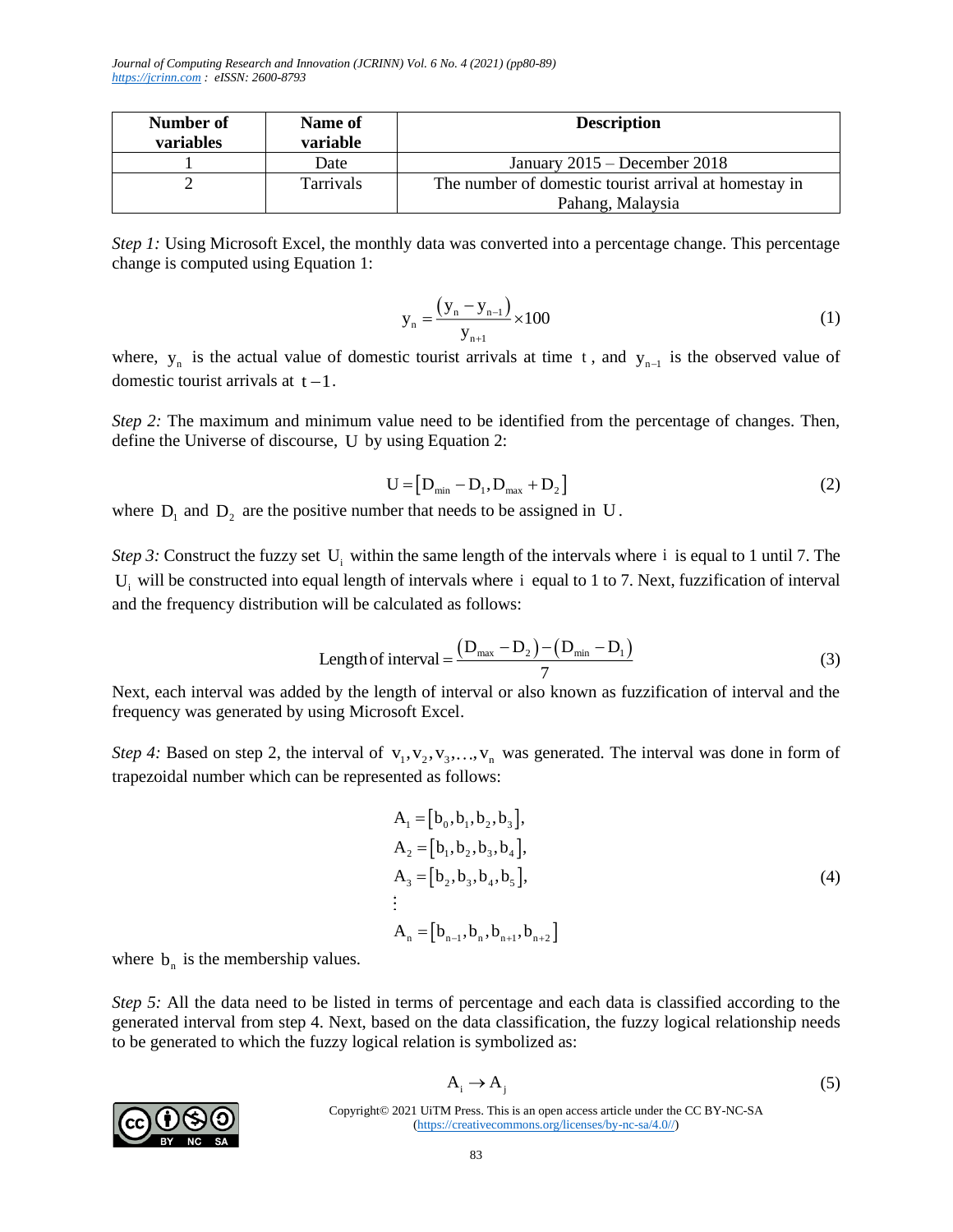where  $A_i$  is the actual data and  $A_j$  is the upcoming data.

*Step 6:* Create the fuzzy logical relationship rule by referring to the fuzzy logical relation in step 5. The rule of the fuzzy logical relation needs to be arranged in groups such as:

$$
A_n \to A_n,
$$
  
\n
$$
A_n \to A_k,
$$
  
\n
$$
A_n \to A_l.
$$
  
\n(6)

 $A_n$  can be grouped as  $A_n \to A_m, A_k, A_1$ .

*Step 7:* Every fuzzy relation rule group must be classified into one of the three different types of rules set.

**Rule 1:** The fuzzy group of  $A_j$  is empty, it means there is no relationship rules with others.  $A_j \to \emptyset$  is a symbolized for empty A<sub>j</sub> and it also can be represented as  $A_j \rightarrow A_j$ . In this rule, the forecast value is represented as:

$$
F_{vt} = R \left[ \text{NSTFN} \left( A_j \right) \right] \tag{7}
$$

**Rule 2:** The fuzzy group of  $A_j$  is one to one, which means there is only one relationship rule that can be related to A<sub>j</sub>. It can be written as  $A_j \to A_m$  and the forecast value can be calculated as follows:

$$
A_j \text{. It can be written as } A_j \to A_m \text{ and the forecast value can be calculated as follows:}
$$
\n
$$
\text{NSTFN}(A_t) = \left[ t_2 + \left[ \frac{t_4 - t_1}{4} \right] - \frac{t_4 + t_1}{2}, t_2 + \left[ \frac{t_4 - t_1}{4} \right], t_3 + \left[ \frac{t_4 - t_1}{4} \right], t_3 + \left[ \frac{t_4 - t_1}{4} \right] + \frac{t_4 + t_1}{2} \right] \tag{8}
$$

$$
F_{vt} = R \left[ \text{NSTFN}(A_m) \right] \tag{9}
$$

**Rule 3:** The fuzzy group of  $A_j$  is one to many such as  $A_j \to A_{m1}, A_{m2}, A_{m3}$  or

$$
A_{j} \to A_{m1},
$$
  
\n
$$
A_{j} \to A_{m2},
$$
  
\n
$$
A_{j} \to A_{m3}.
$$
\n(10)

The forecast value will be calculated as follows:

$$
A_{j} \rightarrow A_{ms}.
$$
  
\ncast value will be calculated as follows:  
\n
$$
NSTFN(A_{t}) = \left[ t_{2} + \left[ \frac{t_{4} - t_{1}}{4} \right] - \frac{t_{4} + t_{1}}{2}, t_{2} + \left[ \frac{t_{4} - t_{1}}{4} \right], t_{3} + \left[ \frac{t_{4} - t_{1}}{4} \right], t_{3} + \left[ \frac{t_{4} - t_{1}}{4} \right] + \frac{t_{4} + t_{1}}{2} \right] \tag{11}
$$

$$
F_{vt} = \frac{R \left[ \text{NSTFN}(A_{m1}) + \text{NSTFN}(A_{m2}) + \text{NSTFN}(A_{ms}) \right]}{n}
$$
(12)

#### **Autoregressive Integrated Moving Average (ARIMA)**

The Box-Jenkins approach is synonymous with the general ARIMA modelling and for seasonal data is SARIMA. Auto Regressive (AR) is the lags of the differenced series, Moving Average (MA) is the lags of

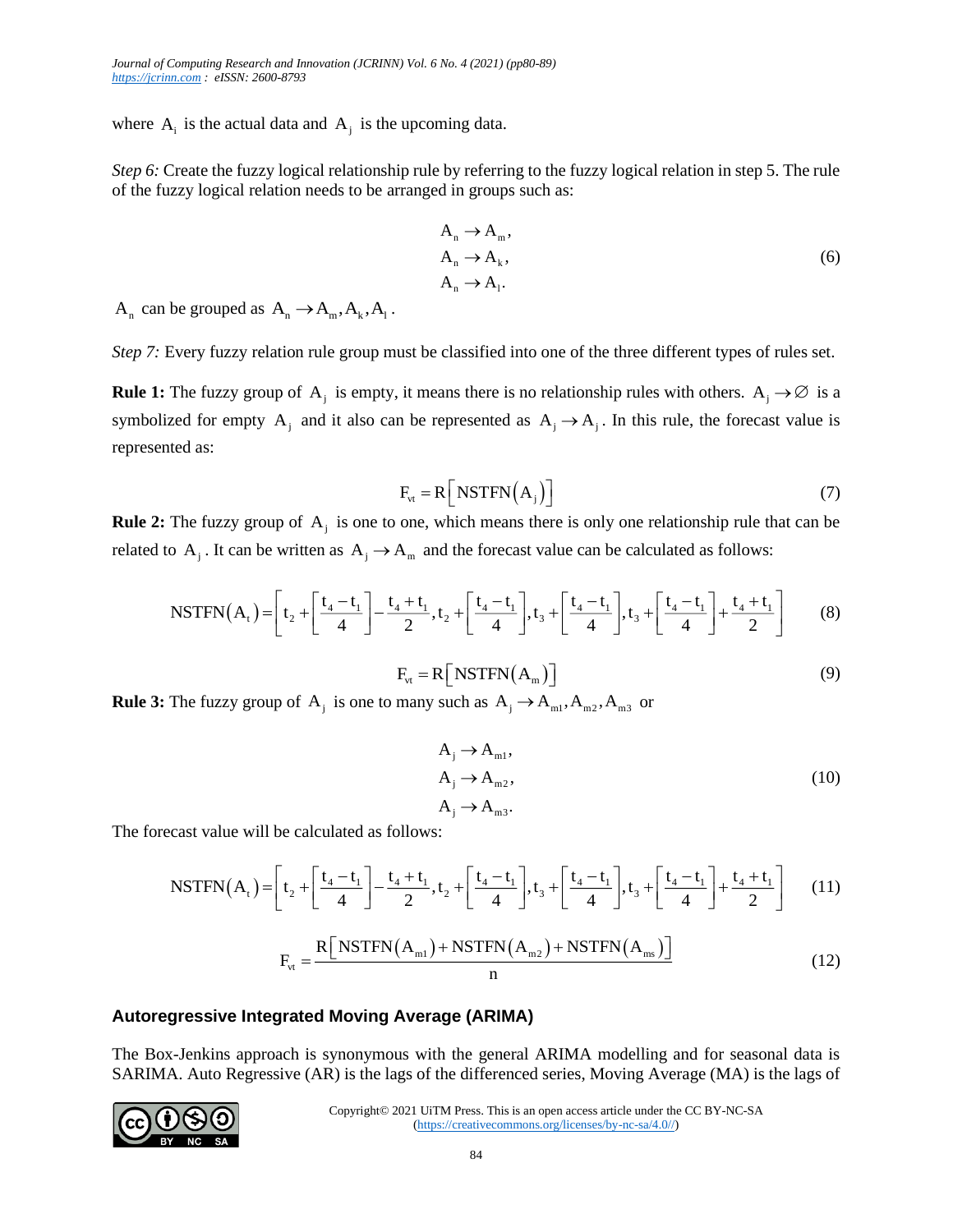errors and (I) is the number of differences used to make the time series stationary. The procedure of ARIMA is as follows:

*Step 1:* The first step is to import the data from excel because the R-Programming is used as the platform to find ARIMA model. Then, convert the data into time series data format by using this command.

*Step 2:* Used 70% of the data of Tarrival for estimation part and the other 30% for evaluation part to identify ARIMA model. Since the data consisted of 48 sets, a total of 34 data sets are used for estimation. Another 14 data sets will be used for evaluation part.

*Step 3:* Plot the autocorrelation (ACF) and partial autocorrelation (PACF) to collect more conclusive evidence to identify if it is stationary or not stationary.

*Step 4:* Next, use the Augmented Dickey Fuller (ADF) test and KPSS test to check the stationarity. If the p-value of KPSS test is more than 5%, then the series is stationary. Meanwhile, the series is not stationary if the p-value of ADF test is more than 5%.

*Step 5:* If the series is not stationary based on correlogram of ACF and PACF and the result of ADF and KPSS test, perform the first differencing. Next, plot the correlogram for ACF and PACF to check the stationary. Then, test the stationary of the series by using ADF and KPSS test. If the series is stationary, develop model identification.

*Step 6:* Identify the equation of the ARIMA model using the estimation data. Determine the error measure of ARIMA model using the evaluation model data. Next, checking for the mis-specification using Box-Pierce Q-statistic and Ljung-Box Statistics.

#### **Mean Square Error (MSE)**

The model's forecasting performance can be compared using the Mean Square Error (MSE). Using MSE can help to prevent large errors, in addition to its being easy to calculate and understand. In this study, MSE will be calculated to measure the error and to determine the best method that gives the lowest error. The value of MSE is given by

$$
e_{t} = y_{t} - \hat{y}_{t}
$$
  
\n
$$
MSE = \frac{\sum_{t=1}^{n} e_{t+1}^{2}}{n}
$$
 (13)

where  $y_t$  is the actual observed value of total road accident at time t, and  $\hat{y}_t$  is the forecasted value.

#### **Mean Absolute Percentage Error (MAPE)**

The popular unit for free measure is Mean Absolute Percentage Error (MAPE) that can measure the prediction accuracy of the forecasting method. (Armstrong and Collopy, 1992). MAPE will give the accuracy values in percentage, and it can be written as:

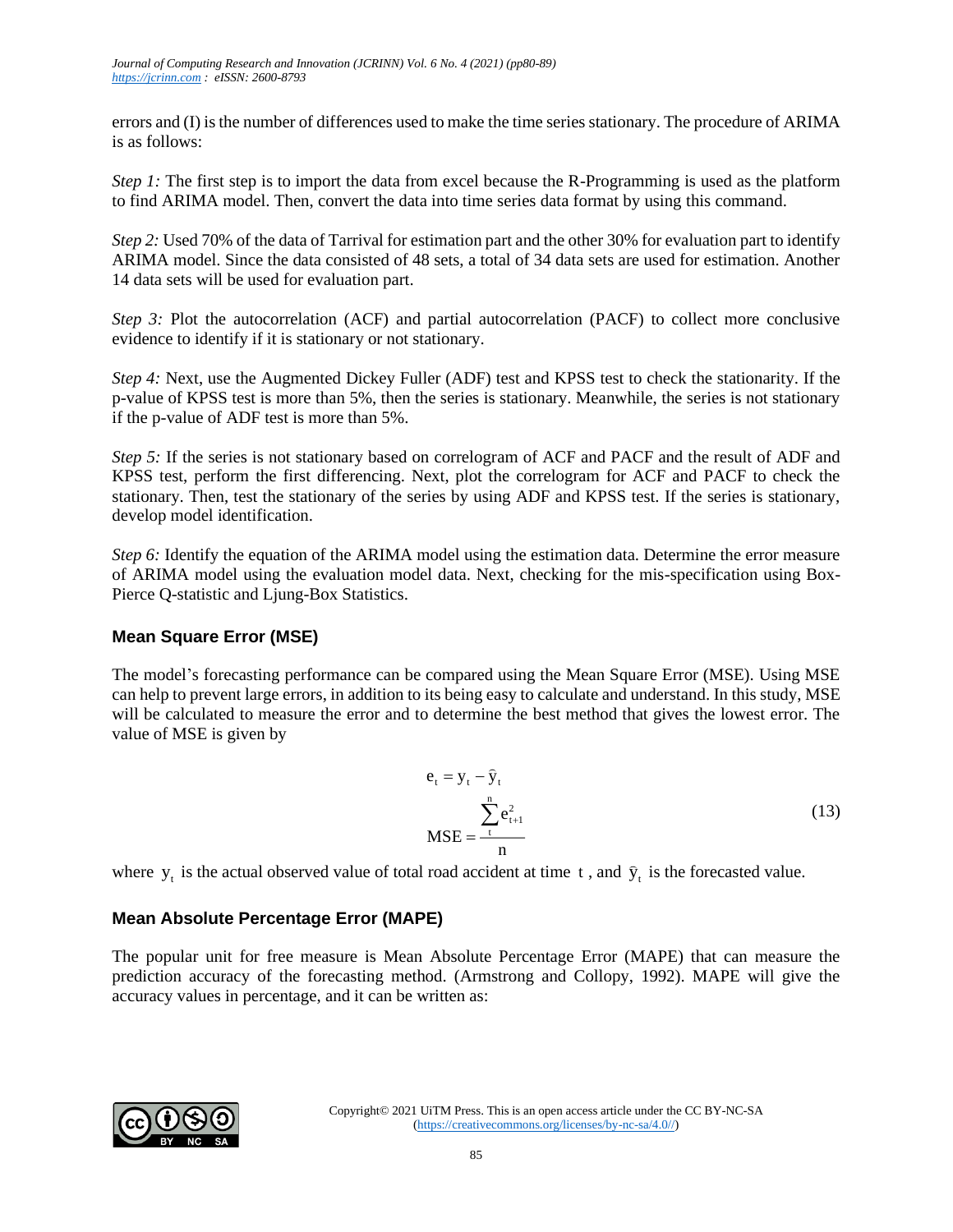$$
e_{t} = y_{t} - \hat{y}_{t}
$$
  
MAPE = 
$$
\sum_{t=1}^{n} \frac{|(e_{t}/y_{t}) \times 100|}{n}
$$
 (14)

where  $e_t$  is the error,  $y_t$  is the actual values and  $\hat{y}_t$  is the forecasted values.

#### **Data Collection**

The number of domestic tourists who used homestays in Pahang Malaysia presents the data for this study. The monthly data was obtained from Tourism Pahang Malaysia dating January 2015 until December 2018, which is four years.

#### **Data Analysis**

The Fuzzy Times Series and R-Studio for Autoregressive Integrated Moving Average (ARIMA) methods can be applied to forecast the tourism demand. The two can also be used to forecast other types of data. Thus, for this study, both methods will be analysed using Microsoft Excel and then compared using the measure of accuracy: Mean Square Error (MSE) and Mean Absolute Percentage Error (MAPE).

## **FINDINGS AND DISCUSSIONS**

Using the Microsoft Excel and R-programming software's to analyse and forecast the data of tourist arrival that have been collected and conducted for Fuzzy Time Series and ARIMA, respectively. By identifying the smallest error measure, the comparison and selection of the best model will be determined.

#### **Fuzzy Time Series**

The forecasted value of tourist arrival in changes for July 2016 and November 2018 were 22.06%. The calculation process has been done for all fuzzy logical relationship based on the rule types. After calculating the forecasted value by percent, the value needs to be changed to the total number of tourist arrivals at homestays in Pahang. However, the forecasted value for January 2015 and February 2015 cannot be calculated because the input data is not enough. Figure 1 shows the relationship between actual data and forecasted value of the number of tourist arrival at homestays in Pahang using Fuzzy Time Series from January 2015 to December 2018.



**Figure 1:** Forecasted value of tourist arrivals at homestays in Pahang using Fuzzy Time Series

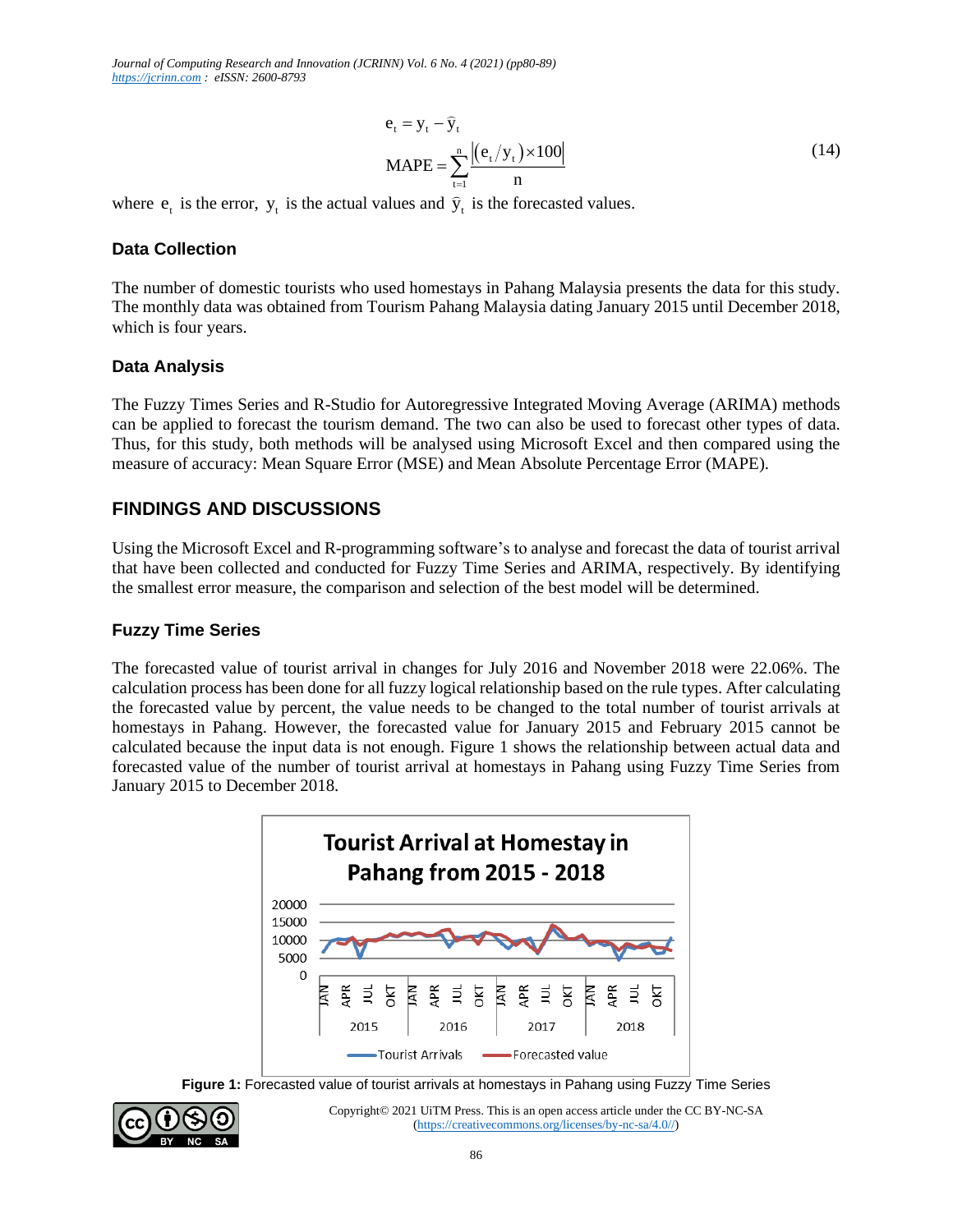### **ARIMA**

The time series plot of tourist arrivals at homestays in Pahang as described in Figure 2 is executed using Rprogramming. The data set of Tourist Arrival at homestays in Pahang is imported and created using Microsoft Excel. In this analysis, the name of the data set was set as DataArrival and by using command View (DataArrival), the data of tourist arrival at homestay in Pahang from January 2015 to December 2018 will appear. The series requires differencing, test for ADF and KPSS and the best ARIMA model was ARIMA(1,1,0).



**Figure 2:** Time series plot of tourist arrivals at homestays in Pahang using ARIMA

#### **Comparisons between Fuzzy Time Series and ARIMA**

The predictions of visitor arrivals in the testing period are done using the two forecasting methods, to compare the prediction performance of the three approaches for the period January 2015 to December 2018, the following measures of accuracy were calculated: mean square error (MSE) and mean absolute percentage error (MAPE). The accuracy of forecasting this series by Fuzzy time series is better than forecasting by ARIMA. The reason for this is that the model has the lowest value of MSE and MAPE. Table 2 shows the comparison between two error measures for both methods.

| Method                                    | <b>MSE</b> | <b>MAPE</b> |
|-------------------------------------------|------------|-------------|
| Fuzzy Time Series   2192305.89   11.92256 |            |             |

ARIMA(1,1,0) | 424655.676 | 24.075

**Table 1:** Comparison of Error Measure for FTS and ARIMA

## **CONCLUSION AND RECOMMENDATIONS**

This paper investigates Fuzzy Time Series and ARIMA methods to predict visitor arrivals at homestays in Pahang. To find the best method to forecast the number of tourist arrivals at homestays in Pahang, this study has compared the performance of two methods. The two methods used in this study are Fuzzy Time Series and Autoregressive Integrated Moving Average (ARIMA). Both data must be analysed to identify the

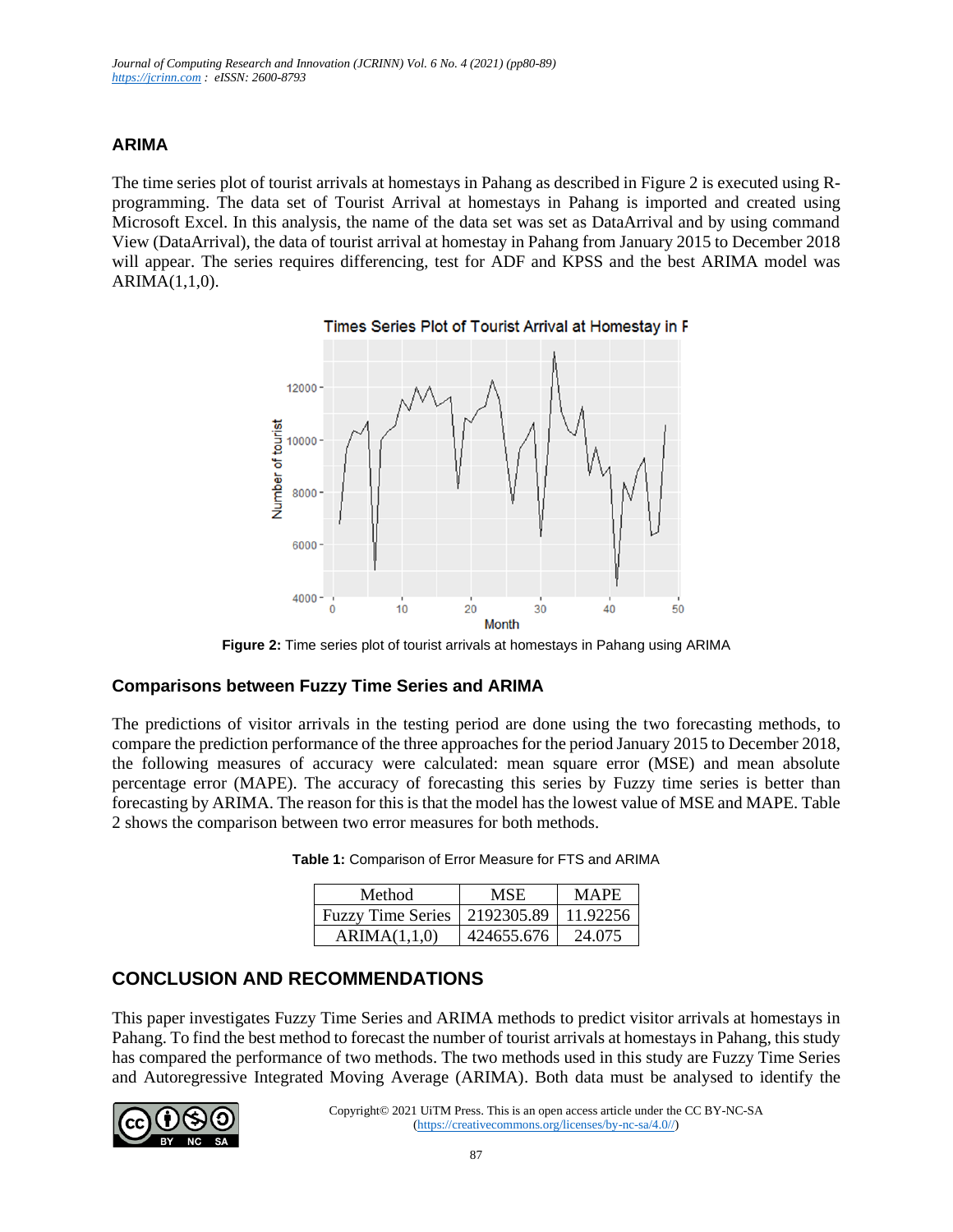difference between the actual and forecasted data. Moreover, the best method to forecast the tourist arrival at homestays in Pahang can be determine by identifying the error measure for each of the data in the research. The fuzzy time series is good for predicting visitor arrivals as it gives a small MSE and MAPE values of 2192305.89 and 11.92256 respectively. Thus, the main objective of this research, which is to compare between the two methods is achieved.

There are various more methods that can be applied to forecast the tourist arrivals to homestay in Pahang. Some of methods that can be applied are Holt Winter, Artificial Neural Network, Neural Network Autoregression, SARIMA and other methods. Future researcher can use the suggested methods to study about the comparison between two or more method in forecasting the tourist arrivals to homestay in Pahang to determine which prediction method is the best. In addition, for future researcher who wish to do research regarding forecast using Fuzzy Time Series method, it is recommended to make an accuracy comparison between classical Fuzzy Time Series method and Improved Fuzzy Time Series method. Lastly, for those researchers who are interested to do research about tourist arrival, it is suggested to study the number of tourist arrival in Pahang, the number of domestic tourist arrivals in Pahang, or the effect of tourist arrival to it expenditure.

# **REFERENCES**

- Bhuiyan, M. A. H., Siwar, C. & Ismail, S. M. (2013). Tourism development in Malaysia from the perspective of development plans. *Asian Social Science*, 9(9), 11-18.
- Chou, H. L., Chen, J. S., Cheng, C. H. & Teoh, H. J. (2010). Forecasting tourism demand based on Improved Fuzzy Time Series model. *Asian Conference on Intelligent Information and Database Systems,* 399- 407. doi: 10.1007/978-3-642-12145-6\_41
- Claveria, O. & Torra, S. (2013). Forecasting tourism demand to Catalonia: Neural Networks vs. Time Series Models. *Economic Modelling*, 36 (2014), 220-228.
- Fathilah, I., Roseliza M. A., Noraien, M. & Wan Hafiz, W. Z. S. (2020). A cross-cultural study of destination attributes: Impact on sustainability of island tourism. *Journal of Sustainability Science and Management*, 15(1), 1-14.
- Chou, M. T. (2018). Fuzzy Forecast Based on Fuzzy Time Series. Time Series Analysis Data, Methods, and Applications, Chun-Kit Ngan, IntechOpen. doi: 10.5772/intechopen.82843
- Gunter, U. & Onder, I. (2014). Forecasting international city tourism demand for Paris: Accuracy of uniand multivariate models employing monthly data. *Tourism Management*, 46, 123-135.
- Kumar, M. & Sharma, S. (2016). Forecasting tourist in-flow in South East Asia: A case of Singapore. *Tourism & Management Studies*, 12(1), 107-119. doi: 10.18089/tms.2016.12111
- Lee, M. H., Nor, M. E., Suhartono, Sadaei, H. J., Abd Rahman, N. H. & Kamisan, N. A. B. (2012). Fuzzy Time Series: An application to tourism demand forecasting. *American Journal of Applied Science*, 9(1). 132 -140.
- Li, Y., Cao, H., Meng, H. Y. (2016). A hybrid tourism demand forecasting model based on Fuzzy Time Series. *International Conference on Artificial Intelligence and Computer Science (AICS 2016),* 171- 177.